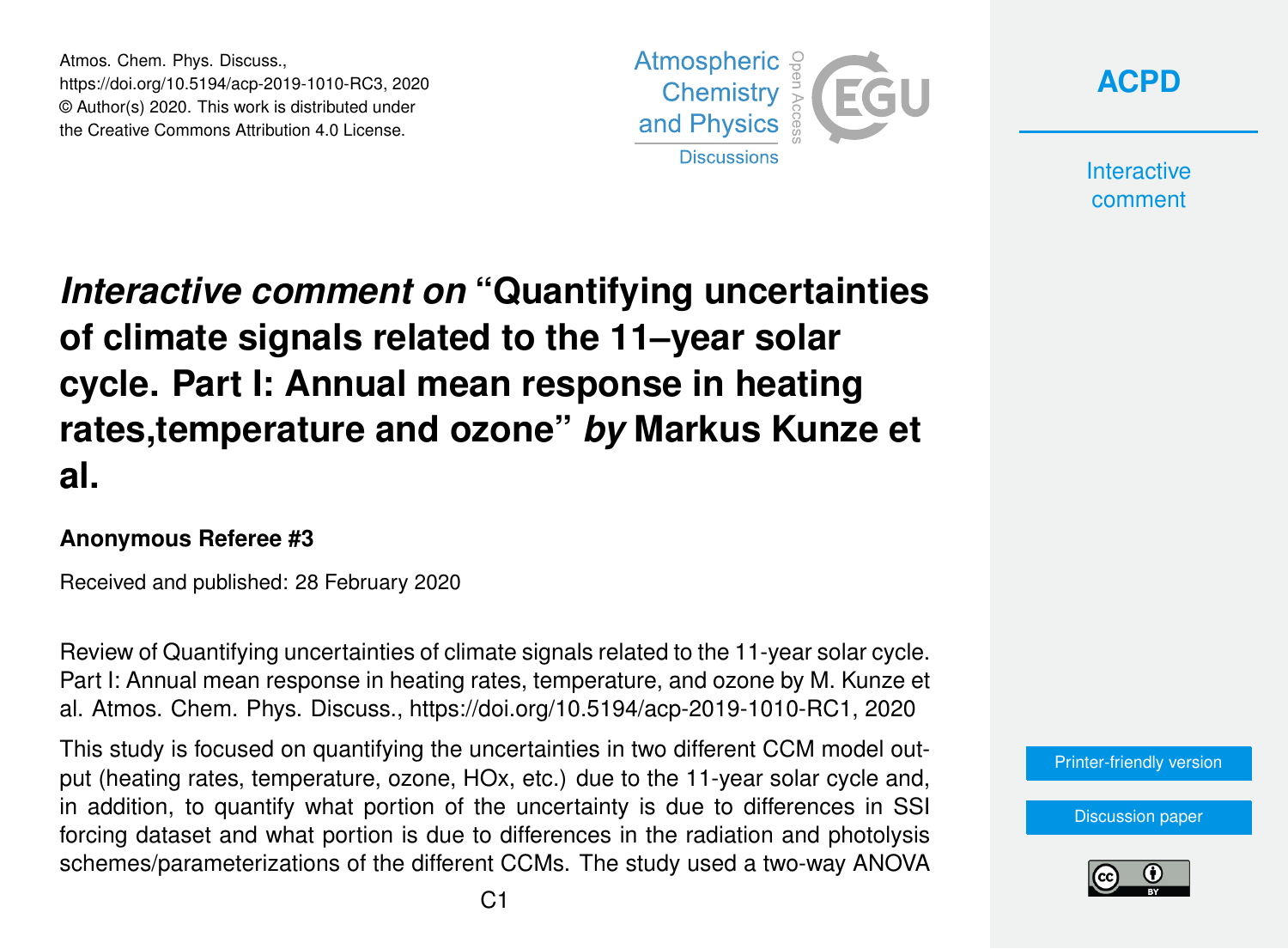for results. I am not an expert in ANOVA so I greatly relied on Appendix A to interpret the manuscript. My understanding is that the two-way ANOVA consisted of binning the simulations into two groups and evaluating for how each group, and the interaction of the groups, contributed to the total variability in the simulations. One "treatment" consisted of 45 years of simulations for each of 5 unique SSI data sets  $(45<sup>*</sup>5 = 225$ elements) of each CCM (WACCM and EMAC); this first treatment then was more of a comparison between the CCM outputs. The second "treatment" consisted of 45 years of simulations for each of the 2 unique CCM's of each SSI dataset; this second treatment was then more of a comparison of the SSI datasets.

Differences in CCM's were found to contribute more to the uncertainty in the upper mesosphere whereas differences in SSI datasets were found to contribute more to the uncertainty in the upper stratosphere and lower mesosphere. However, the majority of the variability in the output was due to "internal variability" in the models.

I find the study of high interest and worthy of publication. I do provide some comments below for consideration. In brief, these focus firstly on the solar irradiance dataset aspect of the study. I find the adoption of a common spectrum from which to baseline differences in the solar cycle 'amplitudes' of the various datasets novel. Secondly, the messaging of the study could be improved to provide the background of why the study was undertaken.

SSI Comments a. The general reader may be unclear why it was necessary to use 5 different SSI datasets, or why you chose the ones you did, or even that there isn't agreement across SSI datasets on longer time scales (observed or modeled) . I would suggest adding a paragraph or two to improve the messaging behind your study, probably in the Intro or in Section 2. b. I agree that TSI observations are relatively short (since 1978) and that SSI observation record is even shorter, nor full spectral coverage, and has time gaps. However, your study does select a relative short period of time to investigate the impacts of SSI over (1989-1994). Therefore, it begs the questions of why that particular time range and not another when full spectrum observations existed

**[ACPD](https://www.atmos-chem-phys-discuss.net/)**

**Interactive** comment

[Printer-friendly version](https://www.atmos-chem-phys-discuss.net/acp-2019-1010/acp-2019-1010-RC3-print.pdf)

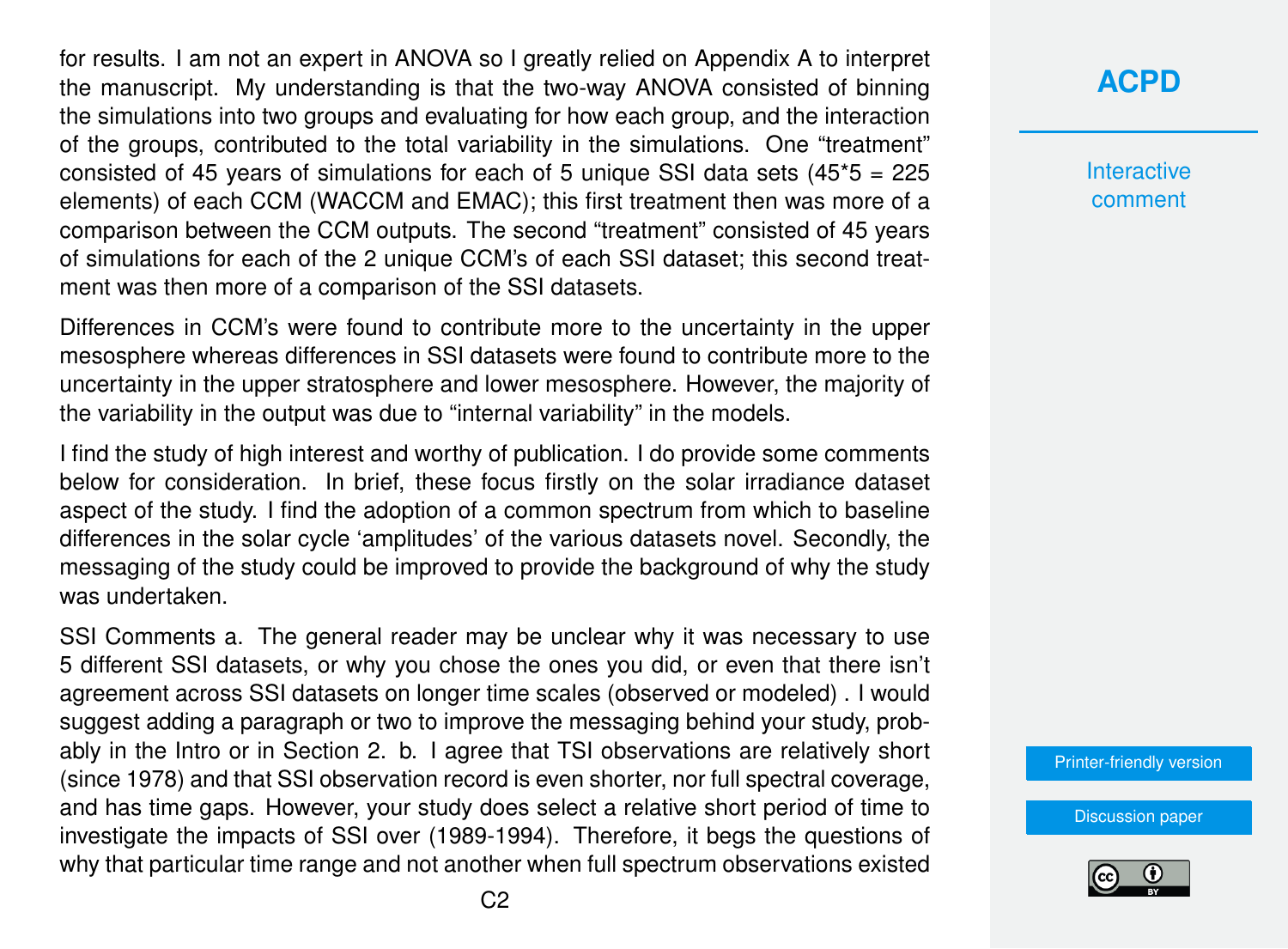(i.e. during the SORCE era) or even partial spectrum observations (265-500 nm) by the AURA OMI instrument. In essence, I'm asking you to more directly draw the line between your "focused" study and the SSI dataset needs of the model intercomparisons studies like CMIP6 which require full spectrum and very long time coverage. This leads to necessary use of modeled SSI datasets, which have differences between them and with observations. It would be helpful to bring the discussion of the Coddington et al and Yeo et al. results (Page 6, line 7 through end of paragraph) in earlier in the section for this reason. c. I do like that you've chosen a single spectrum to adopt as a common baseline for solar minimum conditions. I feel that's quite novel. I am concerned, though, that the manuscript doesn't adequately address how this approach might impact results. You do say that a reference baseline would lead to a certain climatology state (end of page 13 to page 14) and that differences from that baseline, as would occur from using SOLAR-ISS as the reference, would result in a different climatology. However, is it necessarily true that the solar response variations are truly linear from an adopted baseline? Maybe more clear way to ask is whether gas phase reaction rates or water vapor abundances that you mention on page 14 might "bottom out" or "max out" if the baseline climatology/temperature was too high or too low? I would also suggest bringing this discussion up earlier, in addition to where it is in the conclusions. d. In conclusions you also discuss how choosing SC 22 (selected, I understand, because of time range of ATLAS 3 observations) should be reflective of other solar cycles in the 21st century. You examined the irradiances in the Lyman alpha through UV for the various SSI datasets with other solar cycles and found a linear relationship. Was that relationship with TSI magnitude, sunspot number, or something else? In the Coddington et al., 2019 paper you reference, their Tables 3 and 5 show a larger change in integrated SSI (in the 100-200 nm bin) from solar cycle to solar cycle than occurs in differences across some of the datasets you use in your study. Similar to the above comment, you might want to bring this up earlier in Section 2 as well. e. It's possible this is jargon in the CCM community, but is it typical to use phrases of 'solar cycle response' for simulations where the transition from perpetual solar minimum to perpetual

#### **[ACPD](https://www.atmos-chem-phys-discuss.net/)**

**Interactive** comment

[Printer-friendly version](https://www.atmos-chem-phys-discuss.net/acp-2019-1010/acp-2019-1010-RC3-print.pdf)

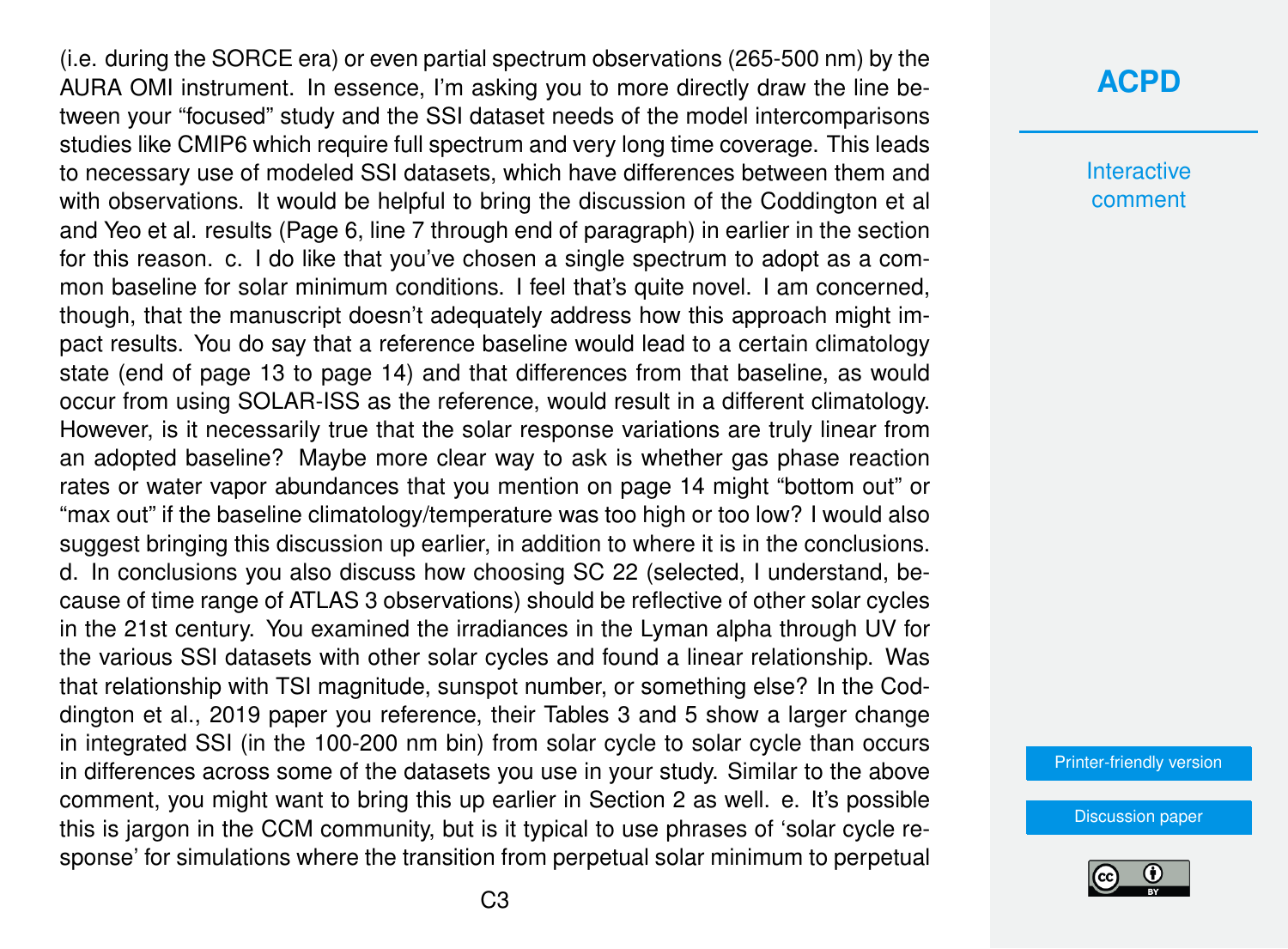solar maximum is quite abrupt?

General comments Page 2, lines 24 – 29: The end of the one paragraph is focusing on the CCM model "spread" caused by differences in spectral resolutions of the shortwave radiation parameterizations or photolysis in the models. The next paragraph begins with different spectral distribution of the SSI data set also impacting CCM models. In the 2nd case, you are referring to the magnitude of the SSI within a spectral bin and not differences in spectral resolution of the SSI observations, but this could easily be confused during the transition of one paragraph to the next.

Page 3, line 3-4: You end with "the effects of the 11-year solar cycle differences in spectral distribution and amplitude...". However, by adopting the common reference baseline spectrum, you have removed the effects of spectral distribution from the study. It's clear from your earlier text what you mean and that it's just an error here.

Page 4, line 12: What type of scaling did you apply to make ATLAS 3 integrate to SORCE TIM TSI? Wavelength independent? "The extended ATLAS-3 spectrum was then scaled to obtain. . ."

Page 4, line 20: Needs some clarification. The (facular brightening and sunspot darkening) indices themselves do not describe the relationship between sunspots and faculae on the Sun's disk and irradiance. The indices are derived from observations of proxies of faculae and sunspots. It's rather the scaling factors computed from the multiple linear regression of these indices with SSI observations that are used to scale the change in faculae and sunspots into a net, wavelength-dependent, irradiance change.

Page 4, line 23: "The TSI changes are added. . ." should be "The SSI changes are added.."

Page 4, line 27: While Viereck et al., 2001 is a perfectly appropriate reference for a general discussion of the Mg II index, the correct citation for the University of Bremen Mg II index reference is Snow, M., Weber, M., Machol, J., Viereck, R., & Richard,

### **[ACPD](https://www.atmos-chem-phys-discuss.net/)**

**Interactive** comment

[Printer-friendly version](https://www.atmos-chem-phys-discuss.net/acp-2019-1010/acp-2019-1010-RC3-print.pdf)

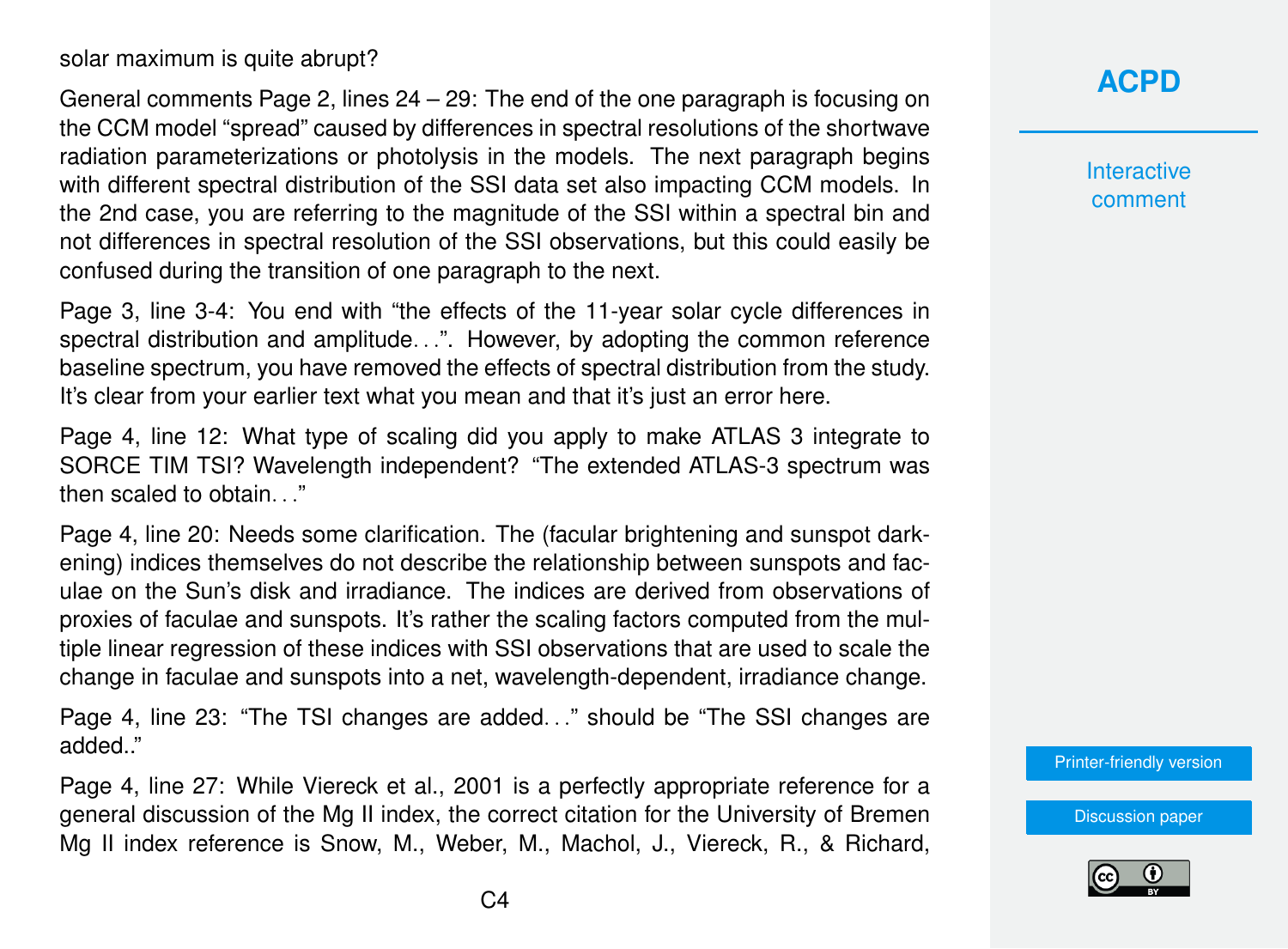E. (2014). Comparison of magnesium II coreâ AÑ Rtoâ AÑ Aving ratio observations during solar minimum 23/24. Journal of Space Weather and Space Climate, 4, A04. https://doi.org/10.1051/swsc/2014001

Page 5, line 23-24: I am aware that CMIP6 SSI and TSI data are the average of output from NRLSSI2 and SATIRE-S. However, it's unclear to me the relation of this is to your choice of using data from November 1989 and November 1994 in the study?

Page 6, EMAC section: I'm not an expert on CCMs but I find the description of EMAC difficult to read. It doesn't flow as easily as the following section on WACCM, and the acronyms aren't defined. I would suggest some word-smithing to bring it up to the same high quality as the rest of the paper.

Page 7, between WACCM and section and the start of Section 3.1: Again because I'm not an expert on CCM's, it would be nice to have a summarizing sentence or two here as a take home message for the non-expert. Are these suitable models to compare, and are there obvious reasons why their unique setup and execution would lead you to expect differences in their outputs?

Page 7, lines 27-28: One too many of each of the words, "both" and "simulations".

Page 9, Section 7: A general comment in this section is to make it is more clear that majority of the uncertainty, or spread, in the CCM output comes from internal variability in the CCM's. Only a fraction of the model spread can be attributed to differences in SSI datasets or differences in the CCM's themselves. (If I understood correctly).

Page 13, line 20: "...10-40% of the variability of the solar signal [insert of what component, heating rate, temperature, etc.] in the stratosphere and . . ."

Page 20, line 8-10: Is there a transition in thought from the sentence ending on line 8 about the distinct differences that appear for SATIRE-T to the next sentence discussing how reduced solar cycle amplitude explain the weaker solar signals in temperature? Does that 2nd sentence also refer to SATIRE-T? If so, Table 1 shows that SATIRE-T

## **[ACPD](https://www.atmos-chem-phys-discuss.net/)**

**Interactive** comment

[Printer-friendly version](https://www.atmos-chem-phys-discuss.net/acp-2019-1010/acp-2019-1010-RC3-print.pdf)